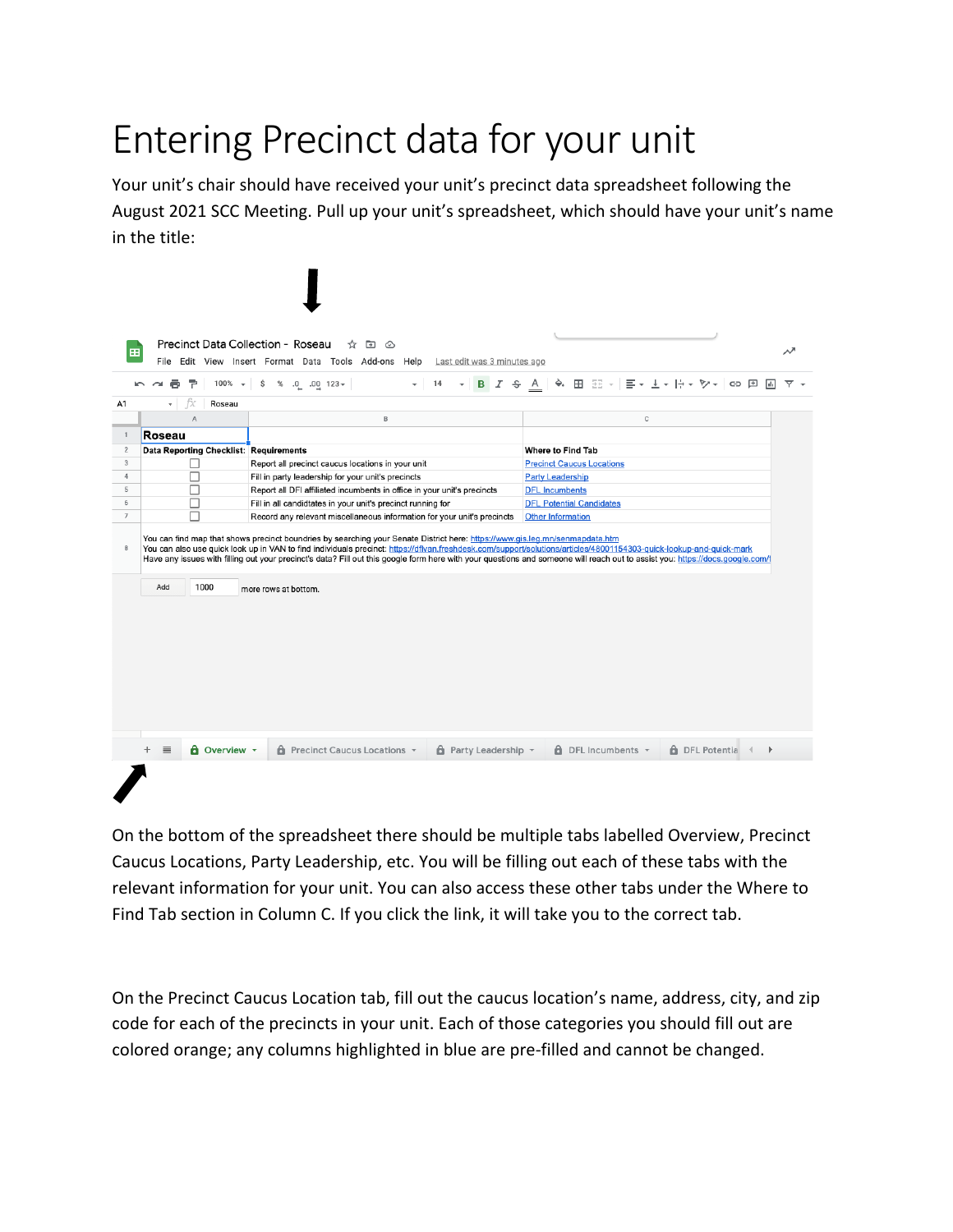| <b>Redistricting</b> |  |
|----------------------|--|
| <b>Action</b>        |  |
| Plan                 |  |
| <b>DFL 2021-22</b>   |  |

| 田                      | Precinct Data Collection - Roseau<br>$\overline{a}$<br>∞<br>↗<br>File Edit View Insert Format Data Tools Add-ons Help<br>Last edit was 40 minutes ago                                  |                                |                                                                                                                                                                           |                    |                           |                                                |                 |    |
|------------------------|----------------------------------------------------------------------------------------------------------------------------------------------------------------------------------------|--------------------------------|---------------------------------------------------------------------------------------------------------------------------------------------------------------------------|--------------------|---------------------------|------------------------------------------------|-----------------|----|
|                        | $100\%$ $\star$<br>÷.                                                                                                                                                                  | \$<br>% $.0$ $.00$ 123 $\star$ | Calibri                                                                                                                                                                   |                    |                           |                                                | 同               |    |
| 46:46                  | fx<br>Warroad<br>$\overline{\phantom{a}}$                                                                                                                                              |                                |                                                                                                                                                                           |                    |                           |                                                |                 |    |
|                        | E                                                                                                                                                                                      | $\mathsf J$<br>$\leftarrow$    | К                                                                                                                                                                         | L                  | M                         | N                                              | $\circ$         |    |
| $\mathbf{1}$           | Roseau                                                                                                                                                                                 |                                | Here we ask you to record your unit's caucus locations based on your unit's precincts.<br>Please fill out the full address of each precinct caucus location in your unit. |                    |                           | 2020 Data (You can use this for reference wher | data)           |    |
| $\overline{2}$         | <b>Precinct Name</b>                                                                                                                                                                   | <b>Caucus Location Name</b>    | <b>Caucus Address</b>                                                                                                                                                     | <b>Caucus City</b> | <b>Caucus Zip</b><br>Code | <b>VENUE</b>                                   | <b>ADDRESS</b>  |    |
| $\overline{3}$         | Badger                                                                                                                                                                                 |                                |                                                                                                                                                                           |                    |                           | Four Seasons Senior Center 114 Center St W     |                 | Rc |
| $\boldsymbol{\Lambda}$ | <b>Barnett Township</b>                                                                                                                                                                |                                |                                                                                                                                                                           |                    |                           | Four Seasons Senior<br>Center                  | 114 Center St W | Rc |
| 5                      | Barto Township                                                                                                                                                                         |                                |                                                                                                                                                                           |                    |                           | Four Seasons Senior<br>Center                  | 114 Center St W | Rc |
| 6                      | Beaver Township                                                                                                                                                                        |                                |                                                                                                                                                                           |                    |                           | Four Seasons Senior<br>Center                  | 114 Center St W | Rc |
| $\overline{7}$         | <b>Cedarbend Township</b>                                                                                                                                                              |                                |                                                                                                                                                                           |                    |                           | Four Seasons Senior<br>Center                  | 114 Center St W | Rc |
| 8                      | Clear River/Oaks Unorg                                                                                                                                                                 |                                |                                                                                                                                                                           |                    |                           | Four Seasons Senior<br>Center                  | 114 Center St W | Rc |
| $\circ$                | Deer Township                                                                                                                                                                          |                                |                                                                                                                                                                           |                    |                           | Four Seasons Senior<br>Center                  | 114 Center St W | Rc |
| 10                     | Dewey Township                                                                                                                                                                         |                                |                                                                                                                                                                           |                    |                           | Four Seasons Senior<br>Center                  | 114 Center St W | Rc |
|                        | ÷.<br><b>d</b> Overview -<br>$\theta$ Party Leadership $\sim$<br><b>6</b> DFL Potentia<br>$\equiv$<br><b>A</b> Precinct Caucus Locations $\sim$<br>$\theta$ DFL Incumbents $\sim$<br>Þ |                                |                                                                                                                                                                           |                    |                           |                                                |                 |    |

On the Party Leadership tab, you will be asked to record precinct leaders' information for each of your unit's precincts, which is all in orange. For each individual, there should be a dropdown menu under the Highest Position Currently Held column; select the correct leadership position for the precinct's leaders. Scroll to the right or use the slider bar at the bottom of the sheet to access more open spots to record each precinct's leaders. You must fill out the leader's position, name, phone number, email, and any other relevant information.

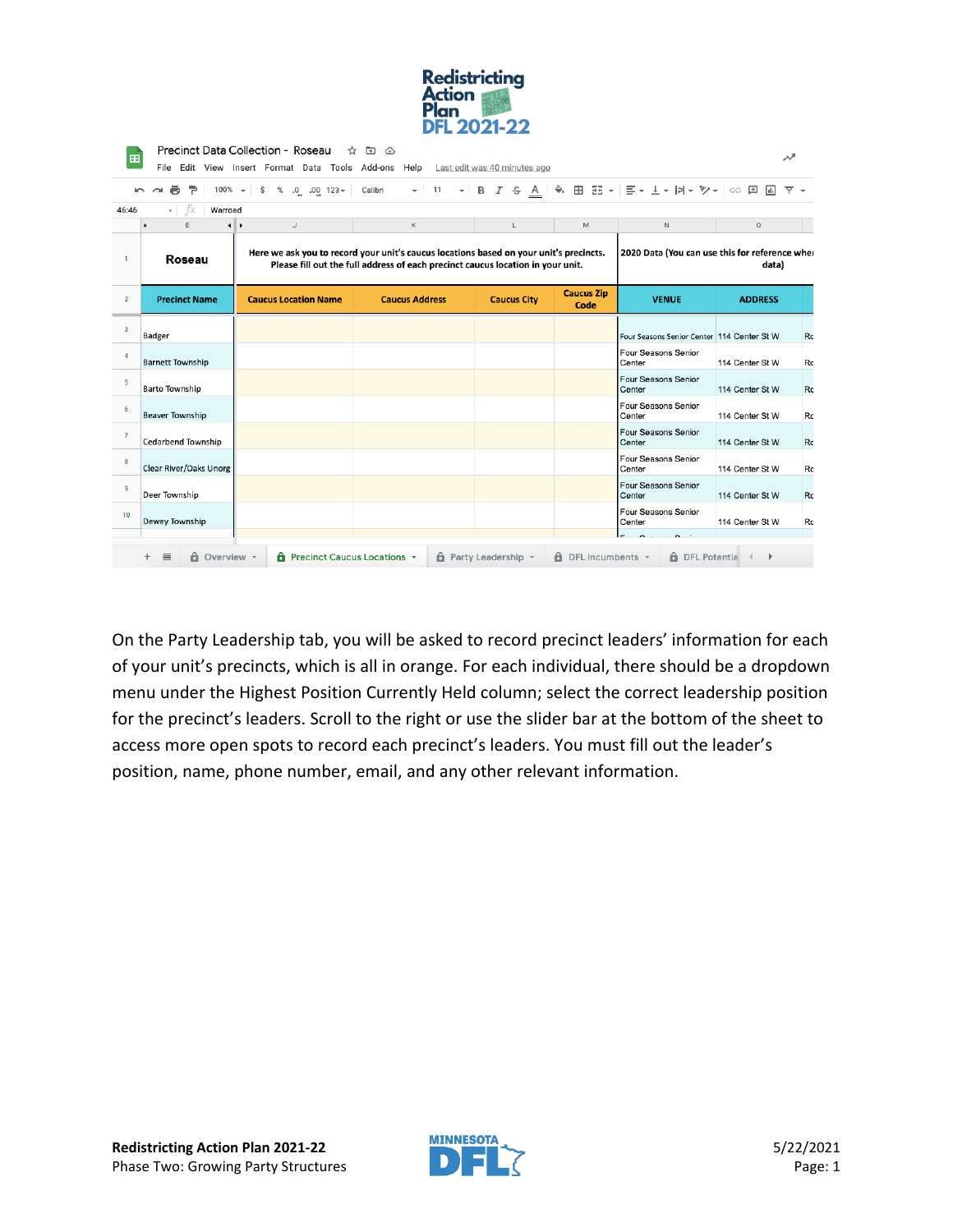

| 田                      |                                                                                                                                                                                                                                                                                                                  | File Edit View Insert Format Data Tools Add-ons Help Last edit was 48 minutes ago |             |                                  |                                | ∼                          |        |  |  |  |
|------------------------|------------------------------------------------------------------------------------------------------------------------------------------------------------------------------------------------------------------------------------------------------------------------------------------------------------------|-----------------------------------------------------------------------------------|-------------|----------------------------------|--------------------------------|----------------------------|--------|--|--|--|
|                        | 100% -   \$ % 0 0 0 123 -   Default (Ari -   10 -   B <i>I</i> ÷ <u>A</u>   ◆ 田 H →   I -   I -   -   >   >   ∞   ∞   E<br>6 P<br>両<br>$\sim$ $\sim$<br>$ -x$<br>J39                                                                                                                                             |                                                                                   |             |                                  |                                |                            |        |  |  |  |
|                        | $\mathsf{E}% _{\mathsf{H}}$<br>٠                                                                                                                                                                                                                                                                                 | ⊣⊪⊁<br>$\cup$                                                                     | K           | L                                | M                              | N                          |        |  |  |  |
| $\mathbf{1}$           | Please fill out your unit's current precincts leadership. Include each indidvidual's position, name, phone number,<br>Roseau<br>and email. Other information could include pointing out newly elected individuals. Scroll horizontally to fill out<br>as many leadership positions for each precinct as you can. |                                                                                   |             |                                  |                                |                            | p<br>n |  |  |  |
| $\overline{2}$         | <b>Precinct Name</b>                                                                                                                                                                                                                                                                                             | <b>Highest Position</b><br><b>Currently Held</b>                                  | <b>Name</b> | Phone#                           | Email                          | <b>Other Information</b>   |        |  |  |  |
| 39                     | Skagen Township                                                                                                                                                                                                                                                                                                  |                                                                                   |             |                                  |                                |                            |        |  |  |  |
| 40                     | Soler Township                                                                                                                                                                                                                                                                                                   | Precinct Chair<br>Precinct Vice Chair                                             |             |                                  |                                |                            |        |  |  |  |
| 41                     | Spruce Township                                                                                                                                                                                                                                                                                                  | Local Unit Chair                                                                  |             |                                  |                                |                            |        |  |  |  |
| 42                     | America/Beltrami Island Forest<br>Unorg                                                                                                                                                                                                                                                                          | Local Unit Vice Chair<br>Outreach Officer                                         |             |                                  |                                |                            |        |  |  |  |
| 43                     | <b>Stafford Township</b>                                                                                                                                                                                                                                                                                         | Secretary<br>Treasurer                                                            |             |                                  |                                |                            |        |  |  |  |
| 44                     | <b>Stokes Township</b>                                                                                                                                                                                                                                                                                           | Director                                                                          |             |                                  |                                |                            |        |  |  |  |
| 45                     | Strathcona                                                                                                                                                                                                                                                                                                       | Communications Coordinator<br>Other                                               |             |                                  |                                |                            |        |  |  |  |
| 46<br>$\blacktriangle$ | Warroad                                                                                                                                                                                                                                                                                                          |                                                                                   |             |                                  |                                |                            |        |  |  |  |
|                        | 1000<br>Add                                                                                                                                                                                                                                                                                                      | more rows at bottom.                                                              |             |                                  |                                |                            |        |  |  |  |
|                        | $\equiv$<br><b>d</b> Overview -<br>÷.                                                                                                                                                                                                                                                                            | <b>d</b> Precinct Caucus Locations +                                              |             | $\theta$ Party Leadership $\sim$ | $\theta$ DFL Incumbents $\sim$ | <b>6</b> DFL Potentia<br>ь |        |  |  |  |

On the DFL Incumbents tab, fill out all of the current DFL officials in each precinct of your unit. This could include state representatives, mayors, school board members, etc. There should be a dropdown menu in the Position column where you can indicate the official's title. Scroll to the right to access and edit more spaces to record each DFL official in the precinct. Like the other tabs on this spreadsheet, you can only edit the sections that are highlighted in orange. For each official, fill out their current position, name, phone number, email, and any other relevant information about the individual.

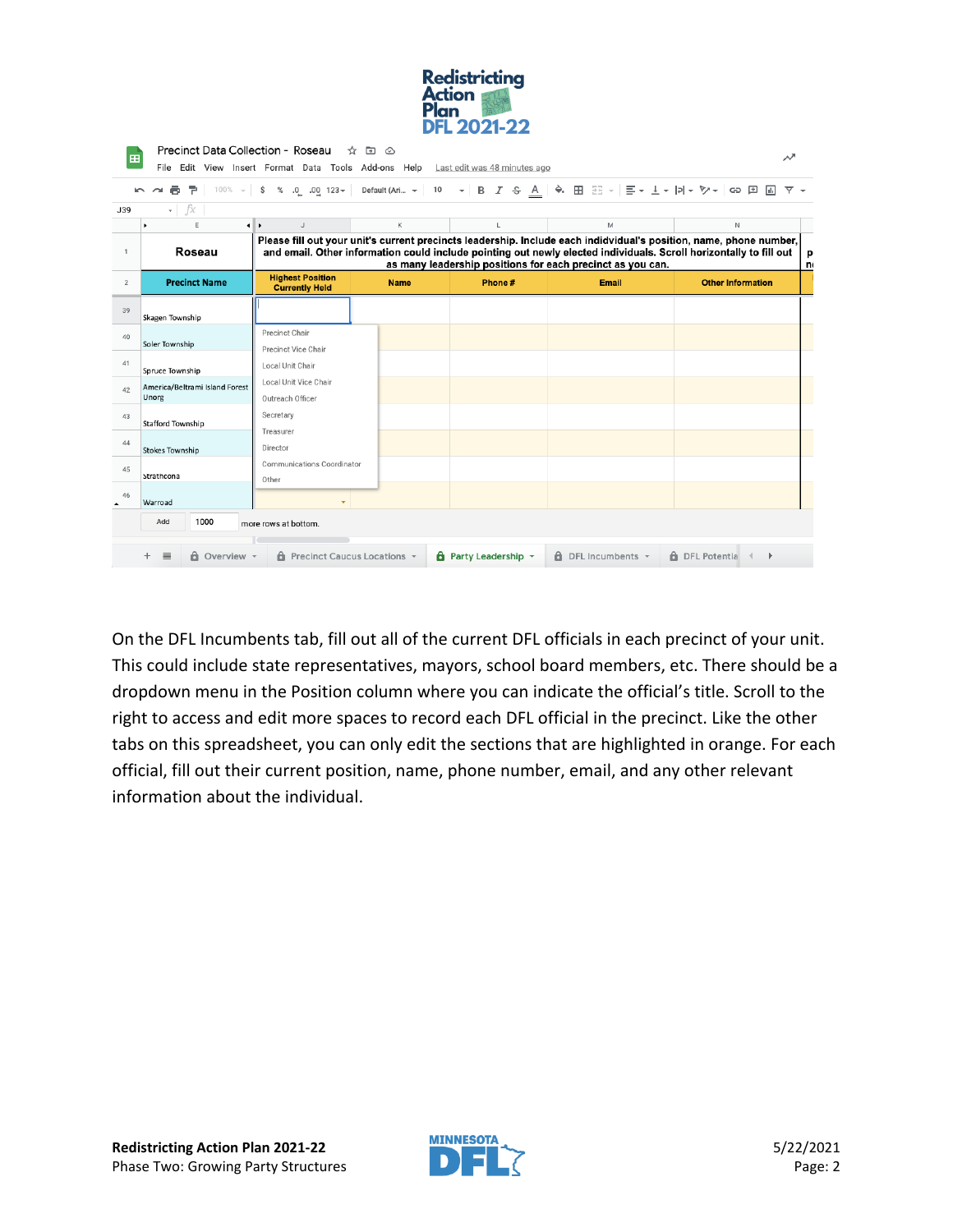

| $\sim$         | $100\% - $<br>\$<br>÷.<br>ē.<br>$\sim$ | $\%$<br>$.0 \quad .00 \quad 123 -$   | Default (Ari $\blacktriangledown$ 10 |                                                                                                                                                  |                                |                          | 同<br>▼ -        |
|----------------|----------------------------------------|--------------------------------------|--------------------------------------|--------------------------------------------------------------------------------------------------------------------------------------------------|--------------------------------|--------------------------|-----------------|
| L44            | $\mathbf{F}$ $\mathbf{F}$              |                                      |                                      |                                                                                                                                                  |                                |                          |                 |
|                | E<br>$\blacksquare$                    | $\mathbb J$<br>٠                     | К                                    | L                                                                                                                                                | M                              | $\mathbb N$              | O               |
| $\mathbf{1}$   | Roseau                                 |                                      |                                      | You will fill out each section per elected official in your precinct, scroll to the right to add all the<br>relevant incumbents in the precinct. |                                |                          | You will fill   |
| $\overline{2}$ | <b>Precinct Name</b>                   | <b>Position</b>                      | <b>Elected Official Name</b>         | <b>Elected Phone#</b>                                                                                                                            | <b>Elected Email</b>           | <b>Other Information</b> | <b>Position</b> |
| 22             | Laona Township                         | ÷                                    |                                      |                                                                                                                                                  |                                |                          |                 |
| 23             | <b>Lind Township</b>                   |                                      |                                      |                                                                                                                                                  |                                |                          |                 |
| 24             | Malung Township                        |                                      |                                      |                                                                                                                                                  |                                |                          |                 |
| 25             | Mickinock Township                     | ÷                                    |                                      |                                                                                                                                                  |                                |                          |                 |
| 26             | Moose Township                         |                                      |                                      |                                                                                                                                                  |                                |                          |                 |
| 27             | Moranville Township                    | $\overline{\phantom{a}}$             |                                      |                                                                                                                                                  |                                |                          |                 |
| 28             | Nereson Township                       |                                      |                                      |                                                                                                                                                  |                                |                          |                 |
| 29             | Norland/Spruce Valley<br>Unorganized   | ÷                                    |                                      |                                                                                                                                                  |                                |                          |                 |
| 30             | Juneberry/Blooming Valley              | ٠                                    |                                      |                                                                                                                                                  |                                |                          |                 |
|                | <b>A</b> Overview -<br>٠.<br>$\equiv$  | <b>A</b> Precinct Caucus Locations v |                                      | $\theta$ Party Leadership $\sim$                                                                                                                 | $\theta$ DFL Incumbents $\sim$ | <b>A</b> DFL Potentia    | Þ               |

On the DFL Potential Candidates tab (which can be accessed by pressing the arrow key next to the spreadsheet tabs at the bottom of the sheet), you will be asked to name and provide information for any potential DFL candidates in each precinct of your unit. These candidates could include individuals running for mayor, state senator/representative, school board, city councilman, etc. Select the position the candidate is running for on the dropdown menu in the Position column then fill out the individual's name, phone number, email, and any other information about the individual. Scroll to the right to access more spaces to fill out precinct DFL candidates.

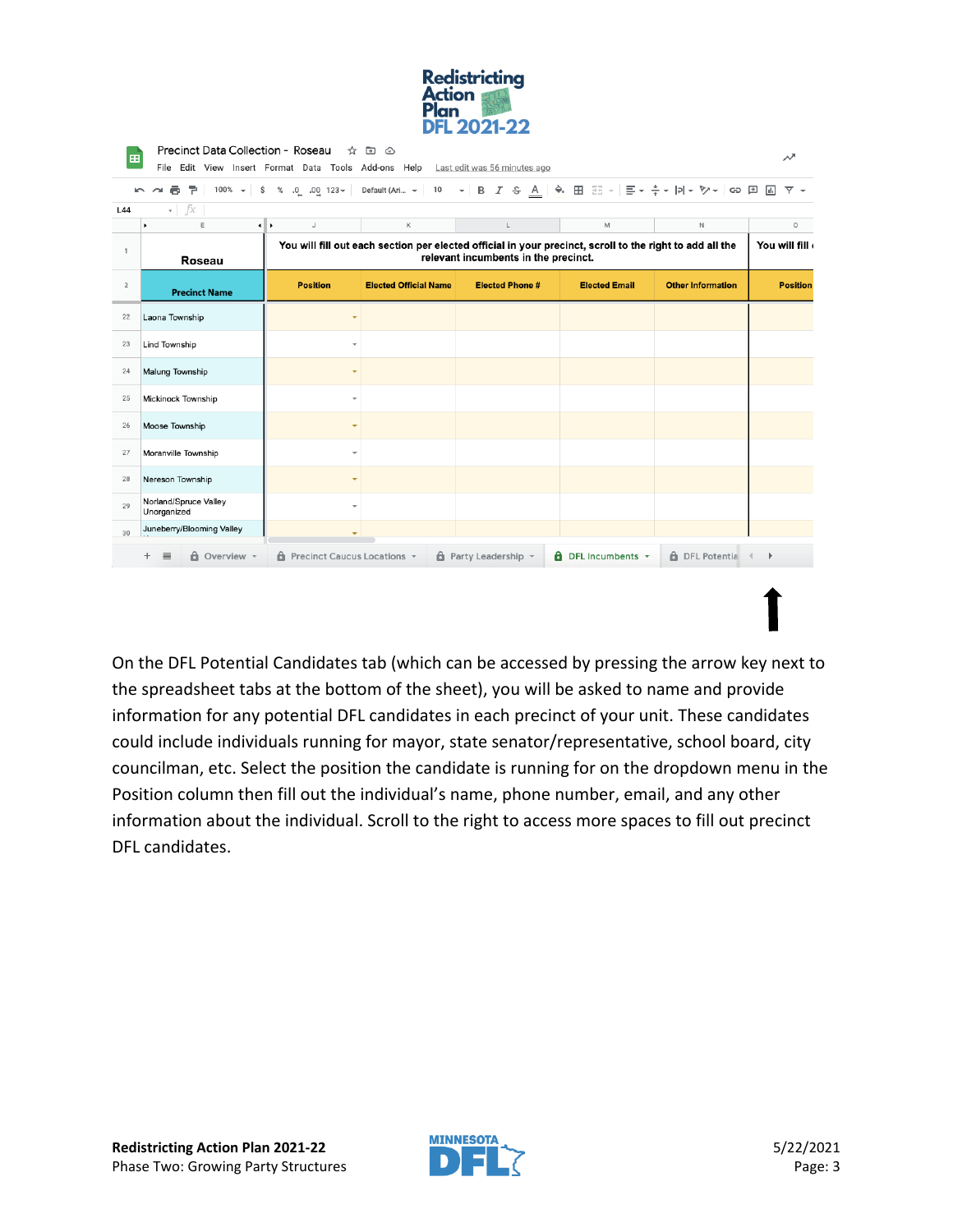| <b>Redistricting</b> |  |
|----------------------|--|
| <b>Action</b>        |  |
| Plan                 |  |
| <b>DFL 2021-22</b>   |  |

| 田              |                      | Precinct Data Collection - Roseau    | ☆<br>ு ⊗                                  | File Edit View Insert Format Data Tools Add-ons Help Last edit was 1 hour ago                                                                                                                                                                                                                |                                     |                                          | ᄽ                                                          |  |  |  |
|----------------|----------------------|--------------------------------------|-------------------------------------------|----------------------------------------------------------------------------------------------------------------------------------------------------------------------------------------------------------------------------------------------------------------------------------------------|-------------------------------------|------------------------------------------|------------------------------------------------------------|--|--|--|
|                | 6 P                  | $100\% - $ \$                        |                                           | % 0 0 123 <del>v</del> Default (Ari… γ   10 <b>v</b>   Β <i>Ι</i> <del>S</del> <u>Α</u>   � ⊞ ΞΞ v   Ξ v <del>½</del> v   p  v ♡ v   ⊙ ⊡   Ш                                                                                                                                                 |                                     |                                          | $\overline{Y}$ +                                           |  |  |  |
| 46:46          | – fx<br>Warroad<br>÷ |                                      |                                           |                                                                                                                                                                                                                                                                                              |                                     |                                          |                                                            |  |  |  |
|                | E                    | ⊣⊪⊁<br>$\mathsf J$                   | Κ                                         | L                                                                                                                                                                                                                                                                                            | M                                   | $\mathbb N$                              | $\circ$                                                    |  |  |  |
| $\mathbf{1}$   | Roseau               |                                      |                                           | You will fill out each section per Democrat candidate in the precinct. Record the position that<br>they're running for and then include their name, phone number, email, and any other relevant<br>information about the candidate. Scroll horizontally to add more candidates per precinct. |                                     |                                          | You will fill out e<br>they're running f<br>information ab |  |  |  |
| $\overline{2}$ | <b>Precinct Name</b> | <b>Position</b>                      | <b>Potential Candidate</b><br><b>Name</b> | <b>Potential Candidate</b><br>Phone#                                                                                                                                                                                                                                                         | <b>Potential Candidate</b><br>Email | <b>Other Information</b>                 | <b>Position</b>                                            |  |  |  |
| 18             | Huss Township        |                                      |                                           |                                                                                                                                                                                                                                                                                              |                                     |                                          |                                                            |  |  |  |
| 19             | Jadis Township       |                                      |                                           |                                                                                                                                                                                                                                                                                              |                                     |                                          |                                                            |  |  |  |
| 20             | Jadis Unorganized    |                                      |                                           |                                                                                                                                                                                                                                                                                              |                                     |                                          |                                                            |  |  |  |
| 21             | Lake Township        |                                      |                                           |                                                                                                                                                                                                                                                                                              |                                     |                                          |                                                            |  |  |  |
| 22             | Laona Township       |                                      |                                           |                                                                                                                                                                                                                                                                                              |                                     |                                          |                                                            |  |  |  |
| 23             | Lind Township        |                                      |                                           |                                                                                                                                                                                                                                                                                              |                                     |                                          |                                                            |  |  |  |
| 24             | Malung Township      |                                      |                                           |                                                                                                                                                                                                                                                                                              |                                     |                                          |                                                            |  |  |  |
| 25             | Mickinock Township   |                                      |                                           |                                                                                                                                                                                                                                                                                              |                                     |                                          |                                                            |  |  |  |
|                | $\equiv$             | <b>6</b> Precinct Caucus Locations - | $\theta$ Party Leadership $\sim$          | $\theta$ DFL Incumbents $\sim$                                                                                                                                                                                                                                                               |                                     | <b>A</b> DFL Potential Candidates $\sim$ |                                                            |  |  |  |

The final tab on your unit's precinct data spreadsheet is labelled Other Information. Though not required to fill out, this tab allows you to fill out additional information about your unit's precincts. Additional information could include intel about the number of phone banking and door knocking events in your unit's precincts, or any general information about the individual precincts.